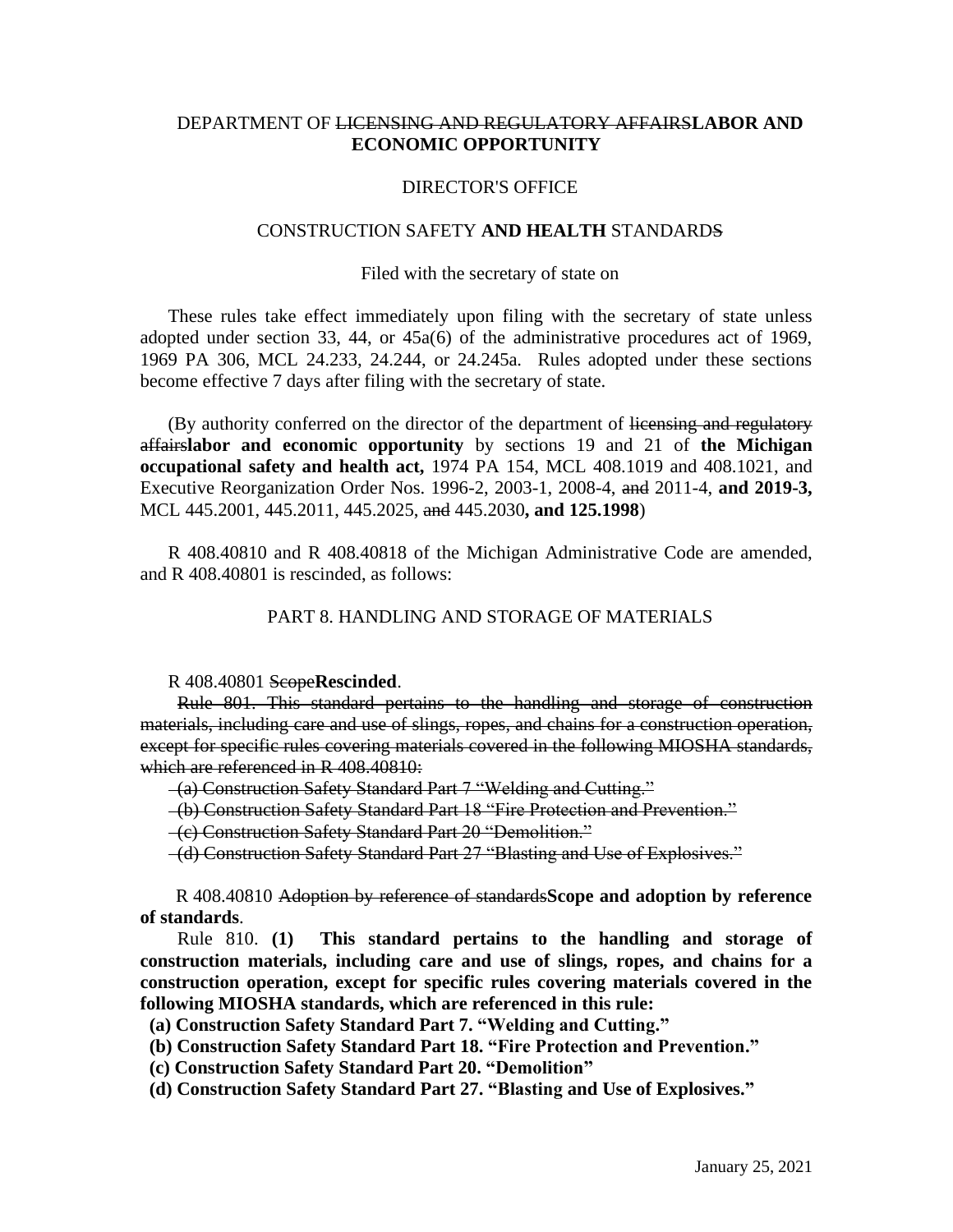(1)**(2)** The Compressed Gas Association Standard, P-1--2000, "Safe Handling of Compressed Gases in Containers," ninth edition, is adopted in these rules. The standard is available from the Compressed Gas Association, Inc., 4221 Walney Road, 5th Floor, Chantilly, **Virginia,**VA, 20151-2923; telephone number: 703-788-2700 or via the internet at web-site: [www.cganet.com](http://www.cganet.com/) at a cost as of the time of adoption of these rules of \$227.00.

(2)**(3)** The standard adopted in these rules is available for inspection at the Department of Licensing and Regulatory Affairs**Labor and Economic Opportunity**, MIOSHA, Regulatory Services**Standards and FOIA** Section, 530 West Allegan Street, P.O. Box 30643, Lansing, Michigan, 48909-8143.

(3)**(4)** The standard adopted in these rules may be obtained from the publisher or may be obtained from the Department of Licensing and Regulatory Affairs**Labor and Economic Opportunity**, MIOSHA, Regulatory Services**Standards and FOIA** Section, 530 West Allegan Street, P.O. Box 30643, Lansing, Michigan, 48909-8143, plus \$20.00 for shipping and handling.

(4)**(5)** The following Michigan occupational safety and health (MIOSHA) standards are referenced in these rules. Up to 5 copies of these standards may be obtained at no charge from the Michigan Department of Licensing and Regulatory Affairs**Labor and Economic Opportunity**, MIOSHA, Regulatory Services**Standards and FOIA** Section, 530 West Allegan Street, P.O. Box 30643, Lansing, Michigan, 48909-8143 or via the internet at website: [www.michigan.gov/mioshastandards.](http://www.michigan.gov/mioshastandards) For quantities greater than 5, the cost, as of the time of adoption of these rules, is 4 cents per page.

 (a) Construction Safety Standard Part 7**.** "Welding and Cutting," R 408.40701 to R 408.40762.

 (b) Construction Safety Standard Part 18**.** "Fire Protection and Prevention," R 408.41801 to R 408.41884.

 (c) Construction Safety Standard Part 20**.** "Demolition," R 408.42001 to R 408.42047.

 (d) Construction Safety Standard Part 27**.** "Blasting and Use of Explosives," R 408.42701 to R 408.42799.

 (e) General Industry Safety **and Health** Standard Part 49**.** "Slings," R 408.14901 to R 408.14965.

R 408.40818 General provisions; storage.

Rule 818. (1) All material shall be stacked, racked, blocked, interlocked, or otherwise secured to prevent sliding, falling, or collapse during storage or transit.

 (a)**(2)** Structural steel, poles, pipe, bar stock, and other cylindrical materials, unless racked, shall be stacked and blocked so as to prevent spreading or tilting.

 (2)**(3)** The maximum safe load limit in pounds per square foot of a floor or roof of a building shall be conspicuously posted in all storage areas, except **when a storage area is on a floor or**a slab on grade. The maximum safe load limit shall not be exceeded. **Posting is not required for storage areas in all single-family residential structures and wood-framed multi-family residential structures.**

 (3)**(4)** Storage areas, aisles, and passageways shall be kept free of the accumulation of materials that constitutes a hazard to the movement of material-handling equipment and employees. Such areas shall be kept in good repair.